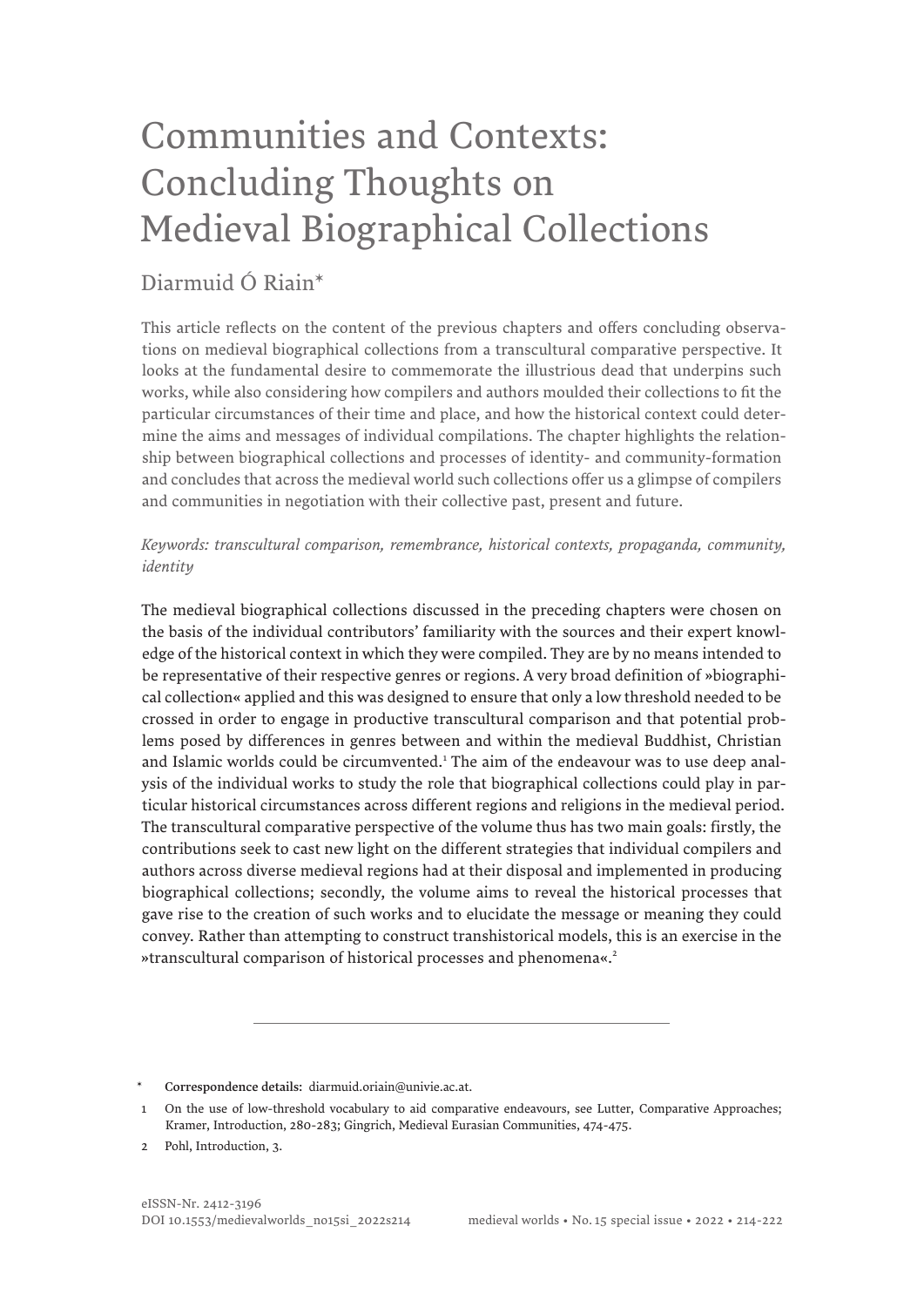In particular, the question of the potential for the collections to be understood as expressions or visions of community was a central issue, the volume having been born out of the »Visions of Community« Special Research Programme (SFB) that ran in Vienna from 2011 to 2019. The following paragraphs discuss the fruits of the overall comparative exercise, the »pearl necklace« that is formed by linking together the insights gained from the individual studies, to borrow from the evocative title of the biographical collection discussed by Daniel Mahoney. They build on the introduction and three comparative chapters earlier in the volume, but the focus is now more on the  $\nu$ why? than the  $\nu$ how?. On the potential purposes, messages and effects of medieval biographical collections. As will be illustrated, no one single reason for writing or compiling should or can be ascribed to the works under consideration, as indeed is true of perhaps all narrative sources from the medieval period.

#### *People Worth Remembering*

By its very essence, the act of writing or compiling multiple texts, passages or notes of a biographical character required that the author or compiler wished that the individuals in question be remembered, their deeds or aspects of their lives and character chronicled. In the prologue to his *Ṭabaqāt al-khawāṣṣ*, al-Sharjī makes it clear that he wished to specifically remember the deeds of Sufi »friends of God« (awliya<sup>"</sup>) from Yemen who had been omitted from previous biographical collections produced in the Islamic world. The desire to rescue the memory of holy individuals from oblivion is a common trope of Christian hagiography and is often cited as a *causa scribendi* in the prologue to saints' Lives. It is also writ large in the dedicatory letter to *De situ*, where the self-assured author furthermore argues pointedly that:

Admirable feats and deeds deserving the greatest of praise acquire further merit thanks to the ability with which they are narrated. If a dry source of words sets about to illustrate the deeds of the most excellent [men], their memory is either completely extinguished by the passing of time or is entrusted to posterity vitiated and deformed, beyond what is acceptable, by vile grammatical mistakes.<sup>3</sup>

The documentary function inherent to this act of remembrance can be primary, an author recording the deeds of the individual for the first time – though rarely without at least some sources to work from – or secondary, a compiler incorporating a pre-existing biography into a later collection. The archival aspect of memory-keeping comes to the fore in the latter activity, and indeed the preservation of biographical and other texts was so often secured by their inclusion in much later compilations in the medieval period, sometimes preserved only in single manuscripts.4

<sup>3</sup> See the contribution of Vocino to this volume, p. 197.

<sup>4</sup> The preservation of a large part of the corpus of Latin hagiography from Ireland thanks to the incorporation of earlier Lives into the late medieval »Dublin«, »Oxford« and »Salmanticensis« compilations is a case in point; Sharpe, *Medieval Irish Saints' Lives*. On biographical collections as archives, see Hirschler, Studying Mamluk Historiography, 175-180.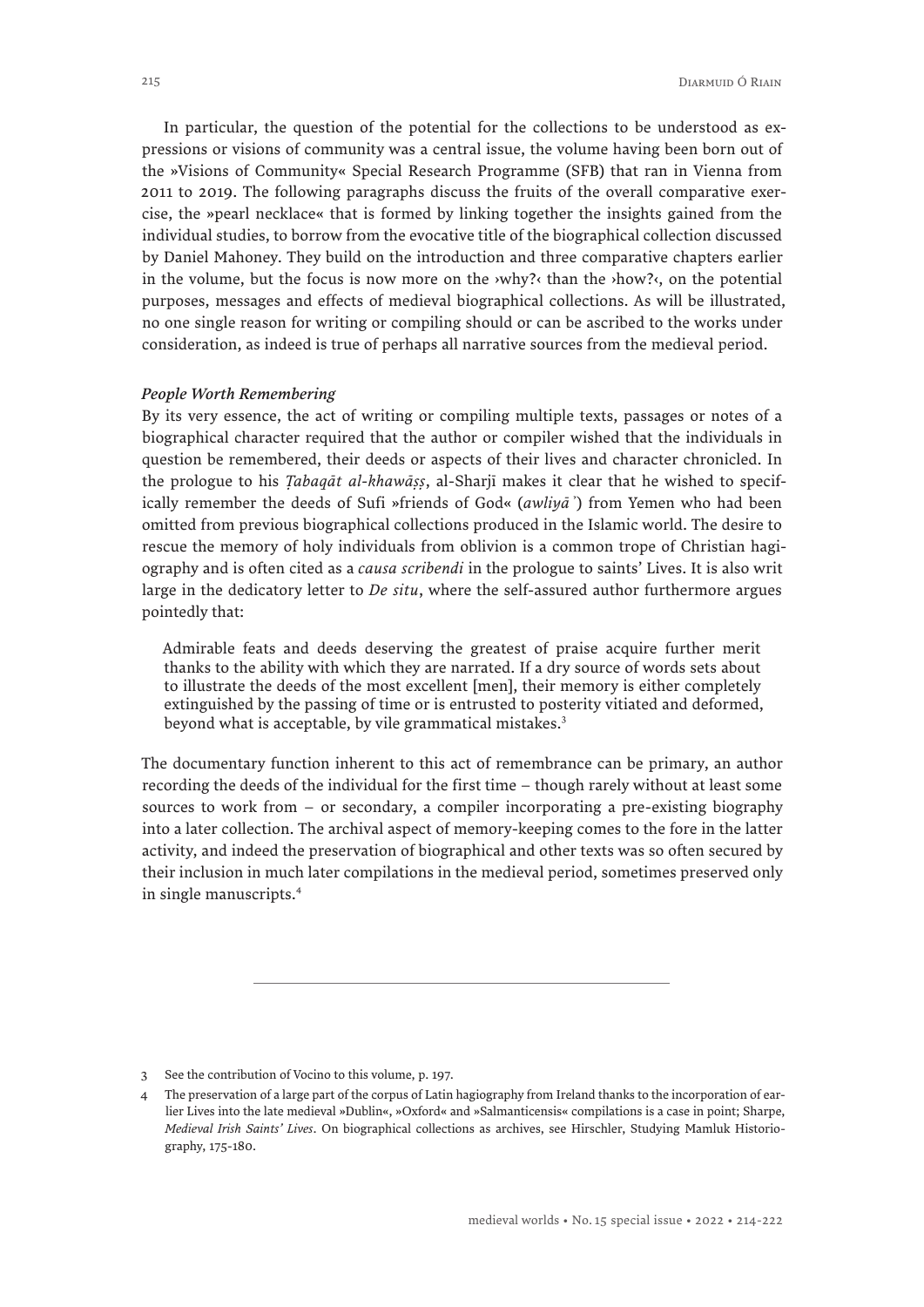In respect of the individuals recalled in the collections studied in this volume, it is striking that almost all are men, a picture that reflects but at the same time very much exaggerates the actual bias towards men as the subjects of medieval biographies. Only in the case of *al-ʿUqūd* can the treatment of female and male subjects by a compiler be juxtaposed. The fact that the women deemed worthy of being remembered were generally close relations of the ruling sultans and that the content of their obituaries focuses primarily on their acts of patronage reminds us that most of the biographical subjects we encounter here and elsewhere belong very much to an elite. Indeed, while a format involving multiple biographies can create the impression of a communal past, it is one that is largely populated and imagined by elites, whether secular, ecclesiastical, spiritual or intellectual. Indeed, as our examples show, the collections were also written by and largely for members of the (literate) elite, and though the potential of oral transmission to reach a wider audience cannot be ignored, the ›trickle-down effect‹ would have had its limits.

Single biographical works are often expressly ascribed exemplary functions by their authors or compilers, and there can be little doubt as to their potential in this regard. This effect is multiplied in biographical collections, which provide a range of model lives, albeit often schematic in their conception. This didactic quality is made very explicit, for example, in the prologue to Al-Janadī's *al-Sulūk*:

… when someone later on takes an interest in the report of the distinguished men before him or hears how they got ready and approached this interest in knowledge and the quest for it, his soul will yearn to imitate them and he will take their way and will realise their high esteem and adornment.5

Indeed, the characteristics of a mirror of princes or bishops could be ascribed to the *al-ʿUqūd*, *De episcopis*, *De situ* and the *Singular Volume*, the biographies of the exalted predecessors providing a template for their contemporary successors. While an exemplary function can be assumed, the exceptional qualities and feats attributed to the dynasts and bishops, whether martial or miraculous, suggest that the expectation of *imitatio* should not be exaggerated.<sup>6</sup> Even in the case of the *GSR*, the stories of the first generation of monks at Redon present a difficult template for later generations to follow due to their often miraculous nature.

#### *The Greater Scheme*

The biographical tracts written or chosen for inclusion in the collections are not textual elements floating independently of each other but rather part of a historiographical scheme that seeks to present a particular vision of the past and to shape collective memory. In selecting who and what should be remembered – and, of course, who and what should, or simply could, be omitted or forgotten – the authors or compilers were shaping a specific image of earlier times and necessarily mediating between the past and the present. The past offered medieval authors and compilers a means by which to interpret, orientate and frame their

<sup>5</sup> See the contribution of Heiss to this volume, p. 129.

<sup>6</sup> For a sceptical view on the exemplary function of hagiography, see Geary, Saints, 22.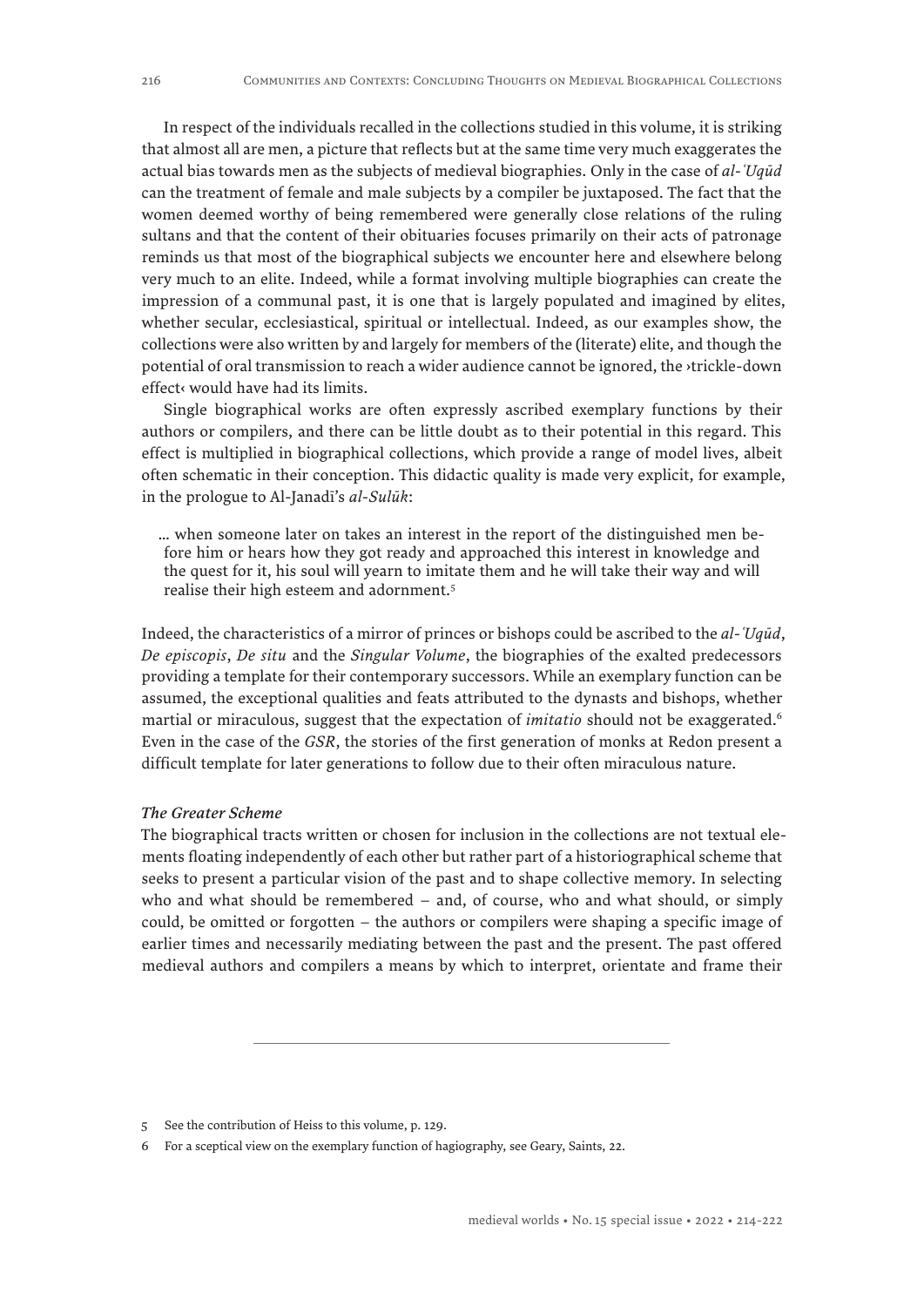present.<sup>7</sup> As the individual chapters have shown, medieval biographical collections were often propagandistic in character, intended to promote and legitimate a particular order. The chapters of Langelaar and Mahoney demonstrate how collections of biographical accounts of dynastic predecessors embedded within a wider historiographical framework could be designed to support the current hegemony of the relevant dynasties. Similarly, the collections of biographies of Milanese and Salzburg archbishops promoted the past, present and future greatness of the respective sees. The propagandistic quality of Jerome's *De viris*, on the other hand, had universal application, being expressly intended to exalt the distinguished writers of the Christian Church as a whole. The selection of biographical subjects for al-Sharjī's *Ṭabaqāt al-khawāṣṣ* had an expressly patriotic motivation, the author wishing, as mentioned above, to remedy the hitherto neglect of the Yemeni *awliyā ̉*. The author of the *GSR* wished to establish Redon as a holy place through his recounting of the deeds of the model first generation of monks at the monastery. The multiplier effect inherent to biographical collections made it an ideal means of emphasising the sanctity of a particular place by highlighting its association with several holy individuals and their miraculous feats. The collections studied in this volume certainly do nothing to disprove Patrick Geary's assertion that »the study of historical memory is a study of propaganda, of the decisions about what should be remembered and how it should be remembered«.<sup>8</sup>

To a greater or lesser extent, therefore, medieval biographical collections could allow an idealised past to be drawn upon to provide succour and authority for the *status quo*, the current order. Indeed, it can be said with regard to almost all the collections that the compilers saw their presents as part of a continuum encompassing the glorious past depicted. In keeping with Carolingian ideology, only in the case of Frechulf's use of *De viris* can a compiler be said to see a historical distance or »gap« between his own time and the era of the individuals depicted.<sup>9</sup> Behind the sense of continuity promoted by the other collections lies the fact that the compilers can be said to be very much insiders and therefore beneficiaries of the current order. That said, the example of the special relationship between Admont monastery and the Salzburg see that appears to have predicated the compilation of *De episcopis* shows that the boundary between inside and outside is often so fluid as to defy demarcation. The *Singular Volume*, also, reveals the different possible shades of ›inside‹, with the textual evidence pointing to the compiler(s) occupying the periphery rather than the core of Rlangs dynastic circles.

The multiplication of laudatory biographies of secular or ecclesiastical figures associated with a particular institution ensured the image of a past peopled by exceptional people could be created. Compilers could use the juxtaposition of biographies to create the impression of a golden age or generation, but even more important, and perhaps the central argument of most of the collections studied, was that an unbroken continuity could be shown to exist between this exalted past and the compiler's present: that the current incumbents within an institution were the rightful successors of these glorious predecessors and drew their authority from them. The portrayal of all Milanese archbishops from the legendary origins of

<sup>7</sup> Cf. Thier, Aus Altem ein Neues, 250, where the author discusses history as a *»zentrales Medium der Orientierung«*  when it comes to text and identity in the medieval period.

<sup>8</sup> Geary, *Phantoms of Remembrance*, 9.

<sup>9</sup> On such »gaps« between past and present in the minds of medieval scholars, see Diesenberger, Introduction, 4.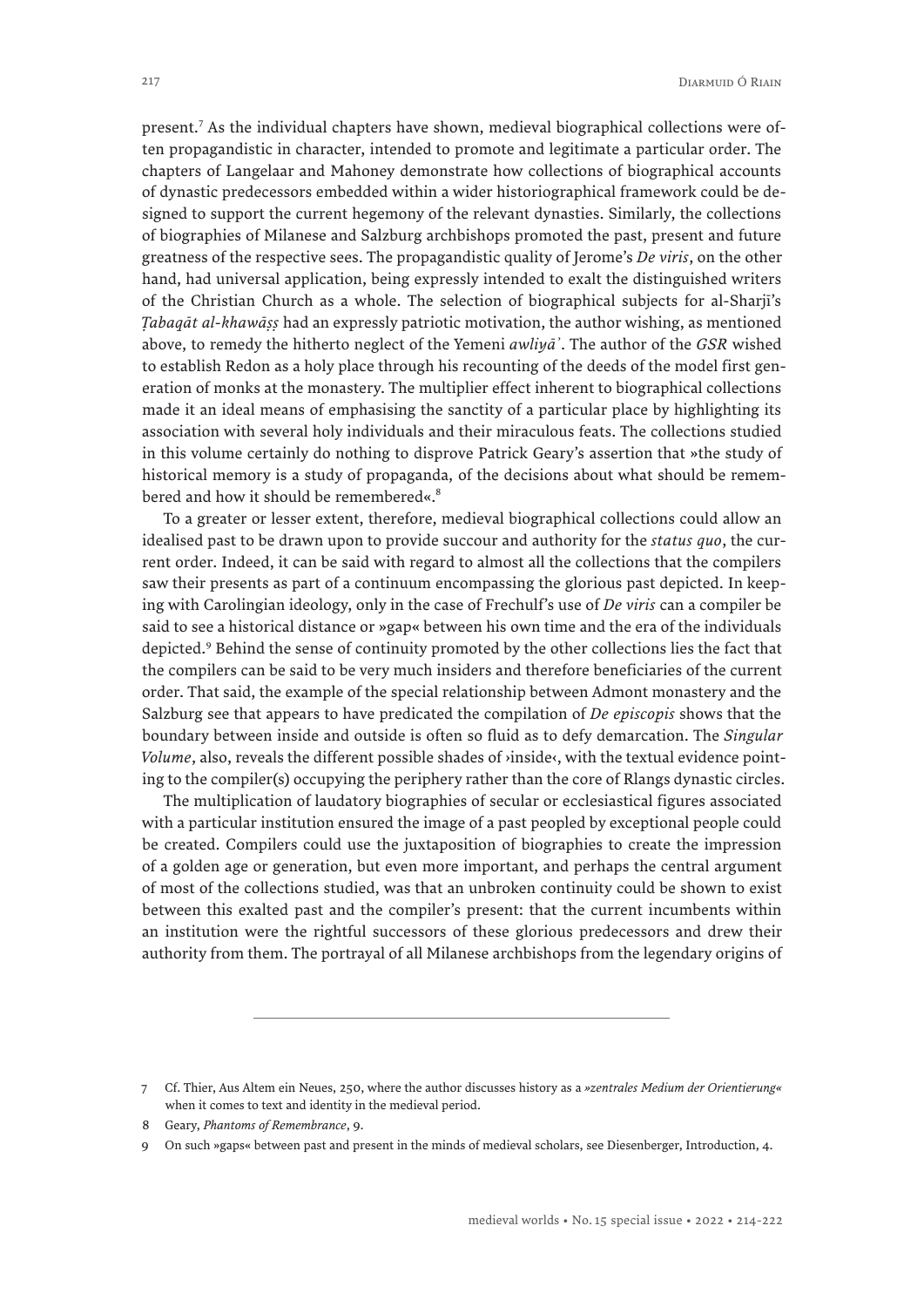the see up to the present intended by the author of *De situ* is a salient example of such an institutional *Eigengeschichte*, while the inclusion of a complete bishops' list with the Salzburg *De episcopis* nicely illustrates the theme of continuity.10 Using the past to frame the present in this way encouraged the belief that the current order was the natural one and had always been in place: things had always been this way, the idea of *»immer-so-gewesen sein«*. 11

The correlation drawn between continuity and legitimacy necessarily means that the length of time over which the order can be claimed to have prevailed is of crucial importance. At the end of final text in *De episcopis*, the exact number of years between the death of St Rupert – the founding father of the episcopal see – and the time of writing, 563 years, is stated. In *De situ* the origins of the Milanese Church are traced back even further, to the Apostle Barnabas, thus creating a direct connection to the beginning of Christianity and to Christ himself and enhancing Milan's claims to primacy within the Italian kingdom. When it comes to legitimacy in the medieval period, origins are important, and the *al-ʿUqūd*, for example, makes sure to give the Rasūlid dynasty a spurious South Arabian genealogy to enhance their claims to be the natural hegemons of the region.

#### *Contexts and Communities*

In many instances it was times of uncertainty or decline, if not crisis, that seem to have prompted the »backward look«.12 The waning fortunes of the Rasūlids in South Arabia, interdiocesanal competition in Milan and political transformation in Gaul provide the backdrop for the *al-ʿUqūd*, *De situ* and *De viris*, respectively. In the cases of *De episcopis* and the *GSR*, the reimagining of the past followed times of considerable upheaval, and the collections can be viewed as part of the process of consolidation. Depending on the circumstances, the compilers of these collections can be seen to be operating anywhere between boldly offering a glorious past as a template for future prosperity and being forlornly *à la recherche du temps perdu*. In either case, the collections generally present an old rather than a »new reality«<sup>13</sup>, defending rather than challenging the consensus and *status quo*. This, of course, ties in with the general position of the authors and compilers as insiders, as beneficiaries of the current order.

However stable or instable the times actually were, it is clear that structured biographical collections of the type studied in this volume had the potential to promote social cohesion by providing narratives that groups could identify with, »shared beliefs about the past«<sup>14</sup> that strengthened their connection to an institution and to each other. These works can build the sense of belonging of a group, the *Wir-Gefühl* that binds it together and helps constitute a community. Communities are here understood very broadly as groups »sharing some practical, emotional or ideological affinity with each other to varying degrees«.<sup>15</sup> Because this volume is a child of the »Visions of Community« Special Research Programme, questions regarding the relationship between text and community loomed large in the interpretative framework within which the individual authors operated, and diverse manifestations of the link between medieval biographical collections and community have been highlighted in the different chapters.

<sup>10</sup> On institutional *Eigengeschichten*, see Rehberg, Die stabilisierende »Fiktionalität«, 401-402.

<sup>11</sup> Rehberg, Die stabilisierende »Fiktionalität«, 401.

<sup>12</sup> Boyle and Hayden, Introduction, xlii; cf. O'Connor, *The backward look*.

<sup>13</sup> Diesenberger, Introduction, 12.

<sup>14</sup> Innes, Using the Past, 1.

<sup>15</sup> Gingrich and Lutter, Visions of Community, 2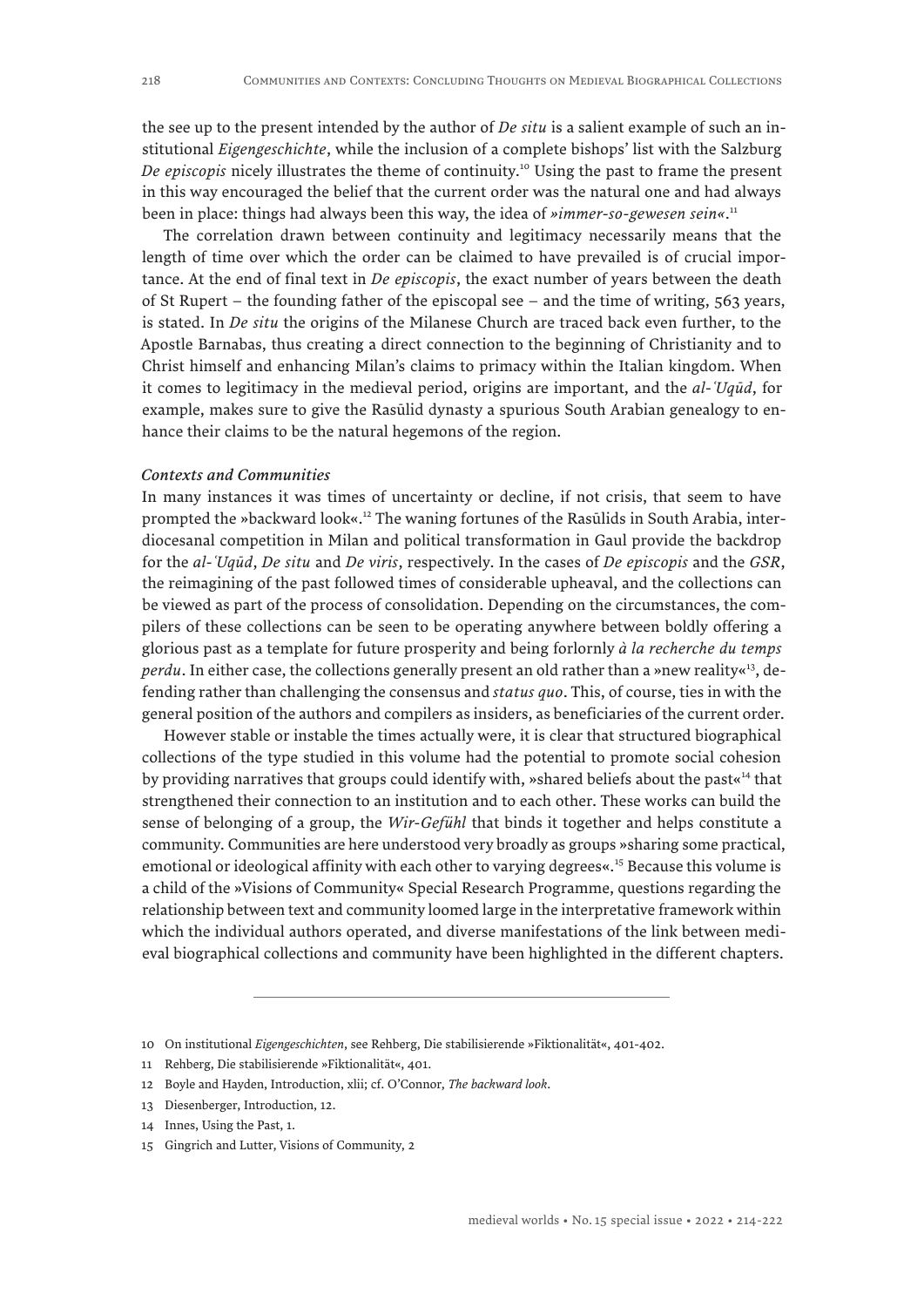Perhaps the most significant variable when it comes to the relationship between the collections under consideration and community is scale. In most cases the works can be shown to have been written for a particular community by a member of that same community. These communities, however, range in size from the monastic brethren of Redon to the entire Christian community, or at least its literate members, targeted by Jerome and his continuators. The spread thus extends from small, ›face-to-face‹ groups right through to communities of universal scale.<sup>16</sup> Arguably, the strength of the identity- and community-building messages transmitted by the collections stand in direct correlation to the scale of the group addressed. In respect of both its exemplary function and its favourable portrayal of the first generation of monks at Redon, for example, the potential of the *GSR* to shape the identity of and encourage cohesion among contemporary and future monks reading or listening to the narrative certainly seems more immediate than that of a work with a much wider reach and larger target audience.

The inclusion of multiple biographies within a collection creates a vision of the past populated by the individuals in question, a sort of community within the text. Although these individuals will often belong to elite groupings and be credited with feats beyond the ordinary person, the effect on the community outside the text may increase when there is a visible community with which to identify within. In the context of a collection, the exemplary function of medieval biographical texts can expand to encompass a model community. Despite or perhaps because the community presented is an idealised or imagined one full of individuals behaving in an exemplary way, the vision transmitted can help to set the norms of behaviour for the community outside the text. *Ṭabaqāt al-khawāṣṣ* offers a good example of the potential educative and exhortative quality of biographical collections, and such a ›vision of community‹ can also help set the boundaries of the external community through the inclusion and exclusion of individuals or groups. Through his choice of subjects for the obituaries he includes in *al-ʿUqūd*, al-Khazrajī was creating a vision of the political community of the Rasūlid sultanate and thereby giving the community outside the text an indication as to who did or did not belong. Through the manner in which they treated the divergent views of Christian authors in their versions of *De viris*, Jerome and Gennadius were also sending a signal to readers regarding orthodoxy and the true boundaries of the Christian community.

The relationship between biographical collections and communities can also be interpreted with the aid of the concepts of ›communities of learning‹ and ›textual communities‹, as discussed by Kramer/Ward and Vocino. The reading of these collections can play a constitutive role in community formation, bringing ›insiders‹ with a particular understanding of the text together or binding through the exchange of ideas. Indeed, the conception of a ›community of learning‹ can also be extended beyond the initial period of reception. In common with all medieval texts, the manuscript transmission of the collections did not occur in a vacuum but rather was situated within and constitutive of networks of exchange that were essential for the circulation of ideas that is a hallmark of  $\alpha$  communities of learnings.<sup>17</sup> Manuscript tradition and reception are relevant to the notion of community in another respect also.

<sup>16</sup> On different levels of community, see for example Kramer, Introduction, 277-283.

<sup>17</sup> Cf. Ó Riain, Neue Erkenntnisse, 1-2.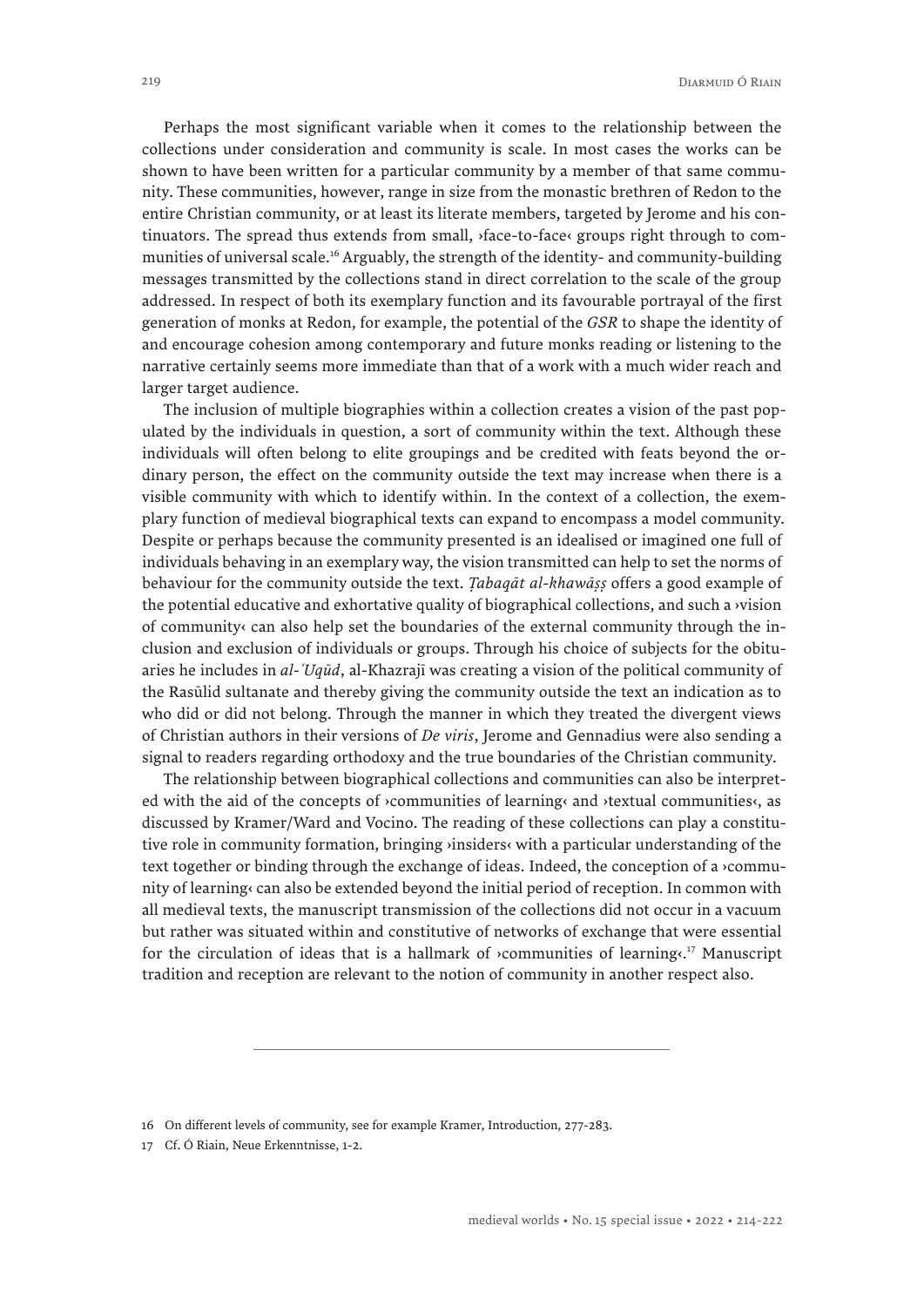Manuscript transmission can add chronological depth to processes of identity and community formation, and alterations made to texts as they circulated can signal changes in the norms and orthodoxies of communities over time. Because they contain multiple stories, biographical collections were seen as ripe to shorten, extend or amend over time, as best illustrated by the Ward/Wieser study of the reception of *De viris*. The common central message of continuity could also encourage later scholars to bring the work up to date and thereby revise the ›vision of community‹ presented by the work to suit a contemporary audience.

The preceding chapters have demonstrated that detailed studies of individual biographical collections, though from diverse regions and heterogenous in scale, date and genre, can provide plenty of food for comparative thought. Using very wide definitions of the terms ›biographical‹ and ›collection‹ and approaching the different works with a broad range of questions, it was possible to engage in productive comparison and in the process open new avenues for the study of medieval biographical collections. The chapters have illustrated how compilers and authors could and did mould their collections to fit their particular circumstances, how these works were received by contemporary and later audiences, and how biographical collections were capable of transmitting a range of messages and having a role in processes of identity- and community-building. Regardless of the region and time in which they were created, the biographical collections offer us a glimpse of medieval compilers and communities in negotiation with their collective past, present and future.

#### *Acknowledgements*

The research for this article was funded by the Austrian Science Fund (FWF): Project F42-G18 Visions of Community (VISCOM).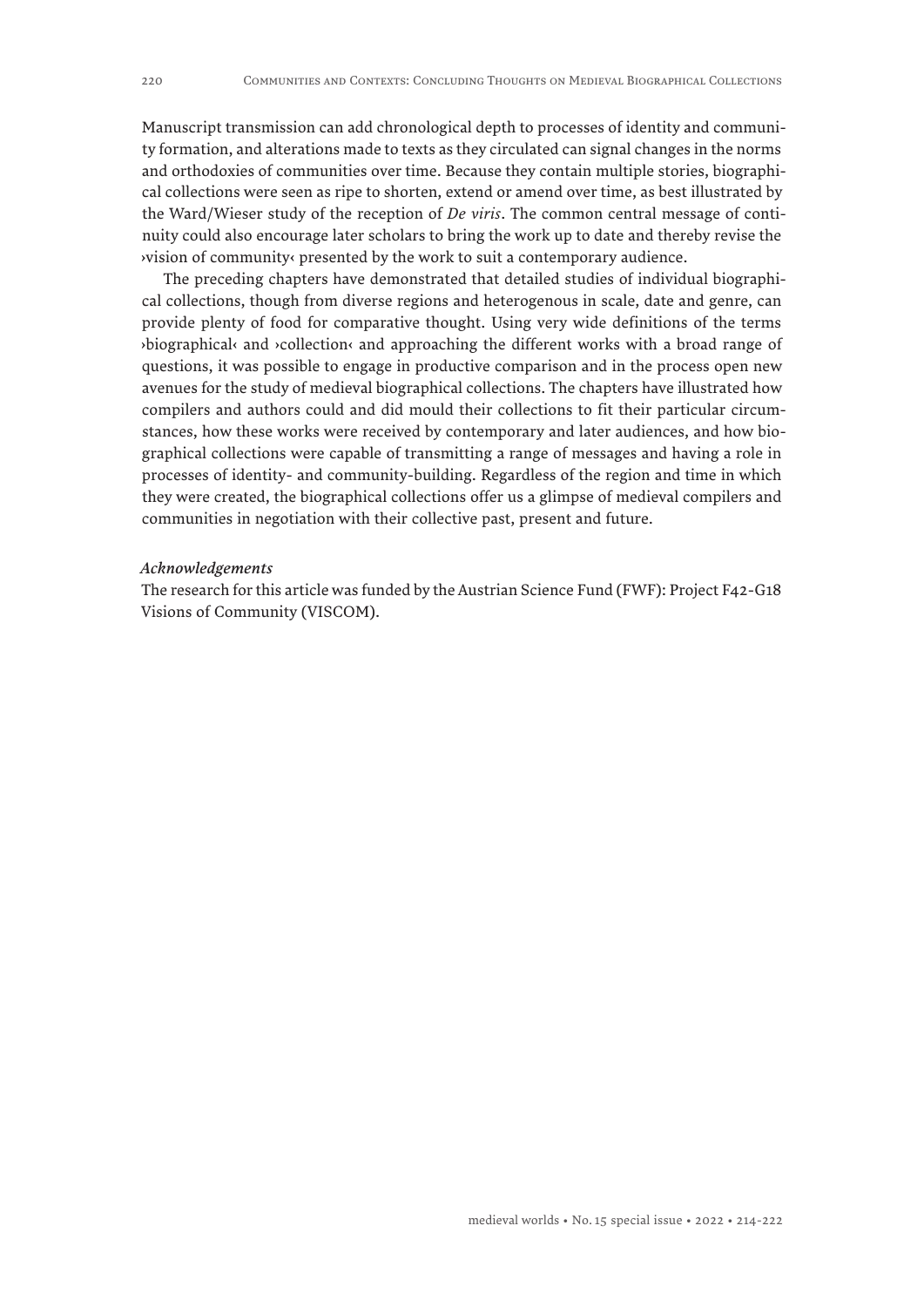## References

#### *Abbreviations*

*al-Sulūk: al-Sulūk fī ṭabaqāt al-ʿulamā ̉ wa-l-mulūk al-ʿUqūd: al-ʿUqūd al-lu ̉lu ̉iyya fī ta ̉rīkh al-dawla al-Rasūliyya De episcopis: De episcopis Salisburgensibus De situ: Libellus de situ civitatis Mediolani De viris: De viris illustribus GSR: Gesta sanctorum Rotonensium Singular Volume: Singular Volume of the Rlangs (Rlangs-kyi-po-ti-bse-ru) Ṭabaqāt al-khawāṣṣ: Ṭabaqāt al-khawāṣṣ ahl al-ṣidq wa-l-ikhlāṣ*

- Boyle, Elizabeth and Deborah Hayden, Introduction: Authority and Adaptation in Medieval Ireland, in: *eaedem* (eds.), *Authorities and Adaptations: The Reworking and Transmission of Textual Sources in Medieval Ireland* (Dublin, 2014) xvii-xlvii.
- Diesenberger, Maximilian, Introduction. Making the Past in Late and Post-Carolingian Historiography, in: *Uses of the Past in Times of Transition: Forgetting, Using and Discrediting the Past, Medieval Worlds* 10 (2019) 2-16, [dx.doi.org/10.1553/medievalworlds\\_](http://dx.doi.org/10.1553/medievalworlds_no10_2019s2) [no10\\_2019s2](http://dx.doi.org/10.1553/medievalworlds_no10_2019s2).
- Geary, Patrick J., *Phantoms of Remembrance. Memory and Oblivion at the End of the First Millennium* (Princeton, 1994).
- Geary, Patrick J., Saints, Scholars, and Society: The Elusive Goal, in: *idem*, *Living with Dead in the Middle Ages* (Ithaca, 1994) 9-29.
- Gingrich, Andre and Christina Lutter, Visions of Community: An Introduction, in: *eidem* (eds.), *Visions of Community: Comparative Approaches to Medieval Forms of Identity in Europe*, special issue *History and Anthropology* 26/1 (2015) 1-7.
- Gingrich, Andre, Medieval Eurasian Communities by Comparison: Methods, Concepts, Insights, in: Eirik Hovden, Christina Lutter and Walter Pohl (eds.), *Meanings of Community across Medieval Eurasia: Comparative Approaches* (Leiden, 2016) 468-497.
- Hirschler, Konrad, Studying Mamluk Historiography. From Source-Criticism to the Cultural Turn, in: Stephan Conermann (ed.), *Ubi sumus? Quo vademus?: Mamluk Studies – State of the Art* (Bonn, 2013) 159-186.
- Innes, Matthew, Introduction: Using the Past, Interpreting the Present, Influencing the Future, in: *idem* and Yitzhak Hen (eds.), *The Uses of the Past in the Early Middle Ages*  (Cambridge, 2000) 1-8.
- Kramer, Rutger, Introduction: Spiritual Communities across Medieval Eurasia, in: Eirik Hovden, Christina Lutter and Walter Pohl (eds.), *Meanings of Community across Medieval Eurasia: Comparative Approaches* (Leiden, 2016) 273-288.
- Lutter, Christina, Comparative Approaches to Visions of Community, in: eadem and Andre Gingrich (eds.), *Visions of Community: Comparative Approaches to Medieval Forms of Identity in Europe*, special issue *History and Anthropology* 26/1 (2015) 129-143.
- O'Connor, Frank, *The backward look: a survey of Irish Literature* (London, 1967).
- Ó Riain, Diarmuid, Neue Erkenntnisse zur Entstehung und Überlieferung des *Magnum Legendarium Austriacum, Mitteilungen des Instituts für österreichische Geschichtsforschung* 128 (2020) 1-22.